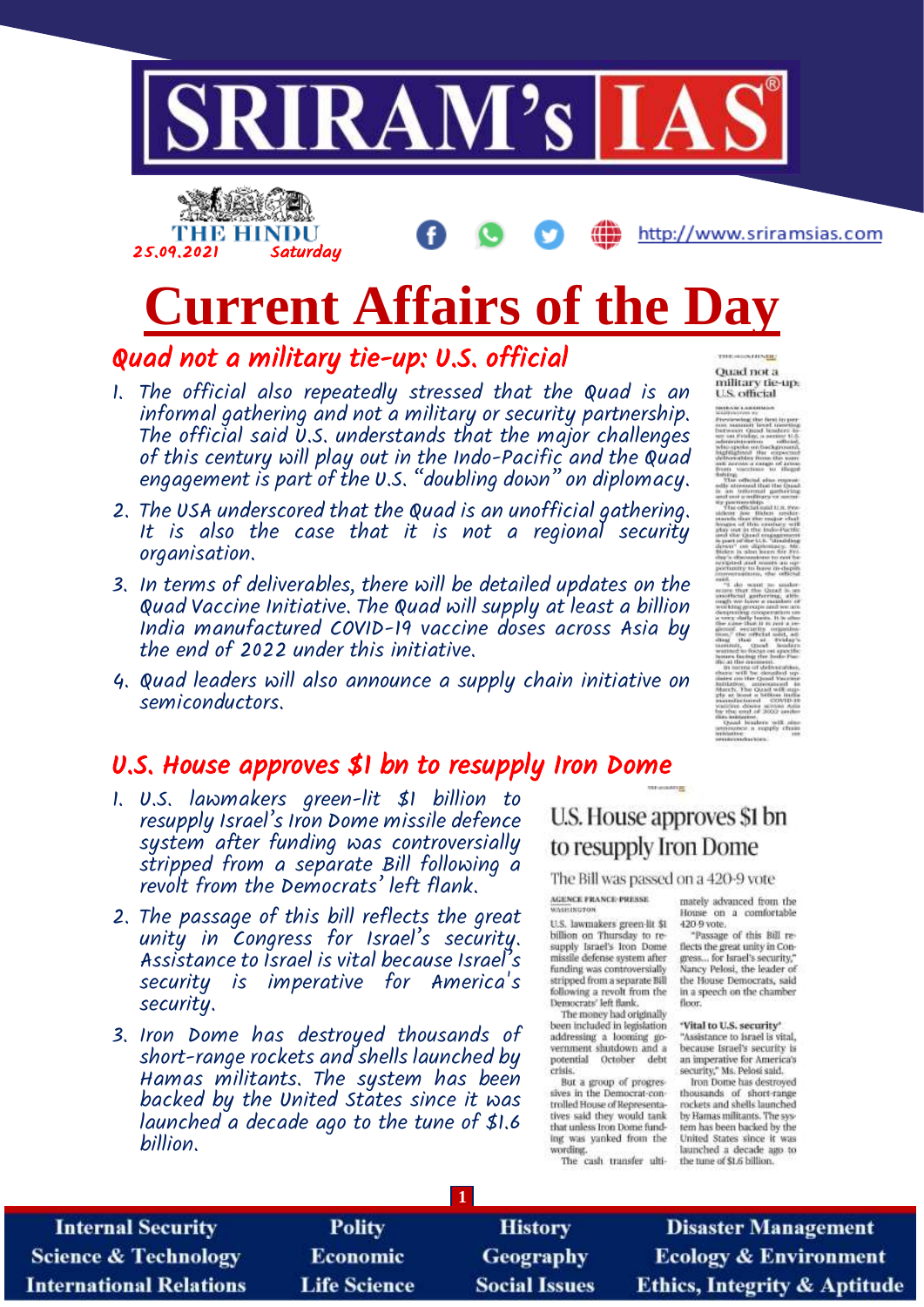

## Anti-dumping duty likely on pharma API from China

- 1. The Commerce Ministry has recommended the imposition of anti-dumping duty on a pharma raw material  $-$  Ceftriaxone Sodium Sterile  $-$  from China to guard local players from cheap imports.
- 2. Directorate General of Trade Remedies (DGTR) has recommended the duty after concluding in its probe that the API (active pharma ingredient) from China has been exported at dumped prices into India, impacting the domestic industry.
- 3. Ceftriaxone Sodium Sterile is an API used in the formulation for treating diseases such as lower respiratory tract infection, skin and surgical prophylaxis.

| <b>Internal Security</b>        | <b>Polity</b>       | <b>History</b>       | <b>Disaster Management</b>              |  |  |
|---------------------------------|---------------------|----------------------|-----------------------------------------|--|--|
| <b>Science &amp; Technology</b> | <b>Economic</b>     | <b>Geography</b>     | <b>Ecology &amp; Environment</b>        |  |  |
| <b>International Relations</b>  | <b>Life Science</b> | <b>Social Issues</b> | <b>Ethics, Integrity &amp; Aptitude</b> |  |  |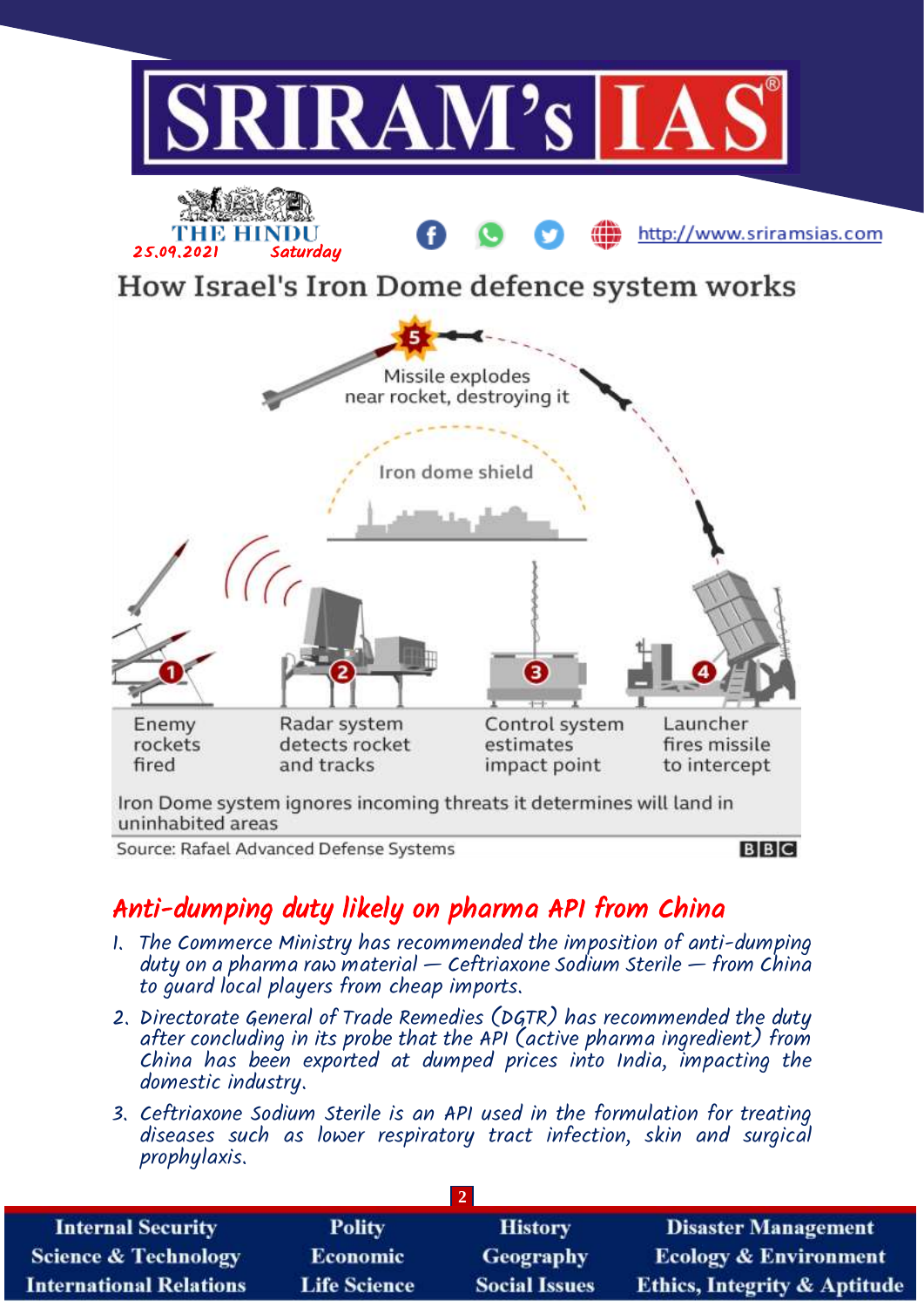

#### ya kata THE HINDU 25.09.2021 Saturdau



4. The imposition of anti-dumping duty is permissible under the World Trade Organization regime. It is aimed at ensuring fair trading practices and creating a levelplaying field for local producers visforeign producers a-vis and exporters.

# Anti-dumping duty likely on pharma API from China

'Ceftriaxone Sodium Sterile exported at dumped prices'

the duty

will take the final

gical prophylaxis.<br>DGTR had conducted the

PRESS TRUST OF INDIA now once.<br>The Commerce Ministry has

The Commerce Ministry has<br>recommended the imposition of anti-dumping duty on a phasena rate and<br>recommended the imposition of the Contrassone Socilium Sociale<br>- from China to guard beach<br>physics from cheap imports.<br>Directi anti-dumping daty on the imports of subject prode,"<br>the Directorate has said in a medification.<br>Collition of the said in a religion of the same scalar<br>problem in API used in formation for the same lation for transition lation for treating direases ter concluding in its probe with an lower respiratory<br>tract infection, skin and nar-

that the API (active pharma)<br>ingredient) from China has heen exported at dumped secure equations at samples and probe following a complaint<br>the domestic industry. Then we are the schemes the domestic industry<br>from and Sterile India about the analytic property of the analytic property<br>mends the improvi

<sup>The Pinance Ministry</sup> The reco is \$12.91 per lg. The Finance<br>Ministry takes the final decision to improve duty. decision on imposing

sion to improve dury,<br>the a separate coeffication,<br>DGTR said it has started a<br>sumer resider profes to re<br>view the need for continued<br>improvident of anti-dumping<br>duries on adminism foll<br>from China.<br>The imposition of anti-<br>

http://www.sriramsias.com

The Imposition of anti-<br>dumping duty is permissible<br>under the World Trade Orgarásation regime. It is<br>ulmed at ensuring fair trading practices and creating a<br>level-phying field for local<br>producers vis-a-vis-foreign<br>producers and exporters.

# **What are Active Pharmaceutical Ingredients (APIs) Windis**

Any drug formulation is composed of two components or aspects. The first is the actual API or Active Pharmaceutical Ingredients, which is the central ingredient. The second is known as an excipient which is the inactive ingredient. Excipient serves as a medium for conveying the active ingredient.

Active Pharmaceutical Ingredient: Any substance or mixture of substances intended to be used in the manufacture of a drug (medicinal) product and that, when used in the production of a drug, becomes an active ingredient of the drug product. Such substances are intended to furnish pharmacological activity or other direct effect in the diagnosis, cure, mitigation, treatment, or prevention of disease or to affect the structure or function of the body.

| MAINS<br>DAWP | $\varphi$ . While inward FDI does generate jobs both directly and<br>indirectly through an increase in production activities, the<br>magnitude of employment generated and the<br>sustainability of increased employment needs closer |
|---------------|---------------------------------------------------------------------------------------------------------------------------------------------------------------------------------------------------------------------------------------|
|               | <i>scrutiny. Discuss.</i>                                                                                                                                                                                                             |

| $\overline{3}$                  |                     |                      |                                         |  |  |  |
|---------------------------------|---------------------|----------------------|-----------------------------------------|--|--|--|
| <b>Internal Security</b>        | Polity              | <b>History</b>       | <b>Disaster Management</b>              |  |  |  |
| <b>Science &amp; Technology</b> | <b>Economic</b>     | <b>Geography</b>     | <b>Ecology &amp; Environment</b>        |  |  |  |
| <b>International Relations</b>  | <b>Life Science</b> | <b>Social Issues</b> | <b>Ethics, Integrity &amp; Aptitude</b> |  |  |  |